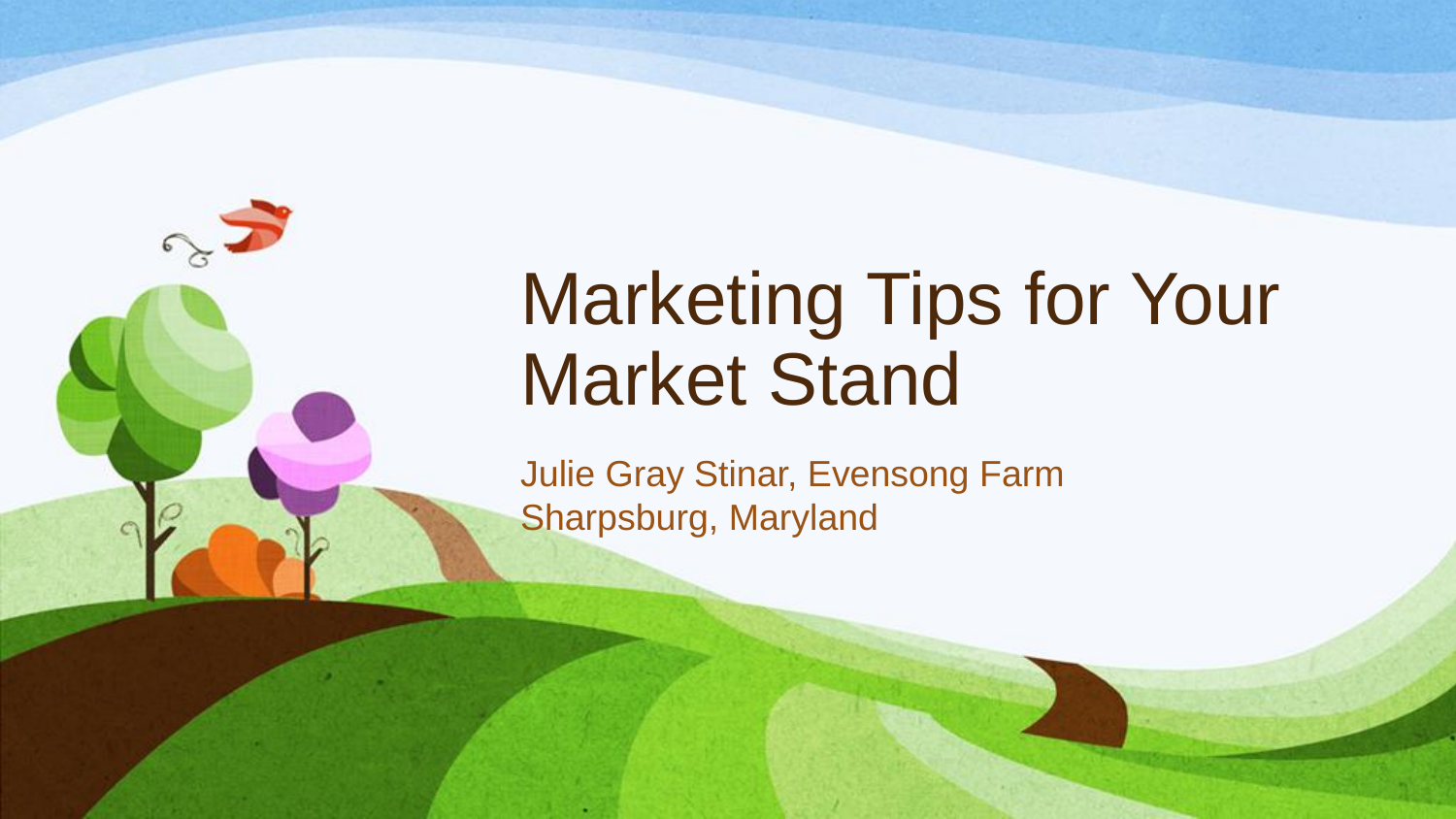# Mar·ket·ing [ máarkəting ]

• 1. selling of products or services: the business activity of presenting products or services in such a way as to make them desirable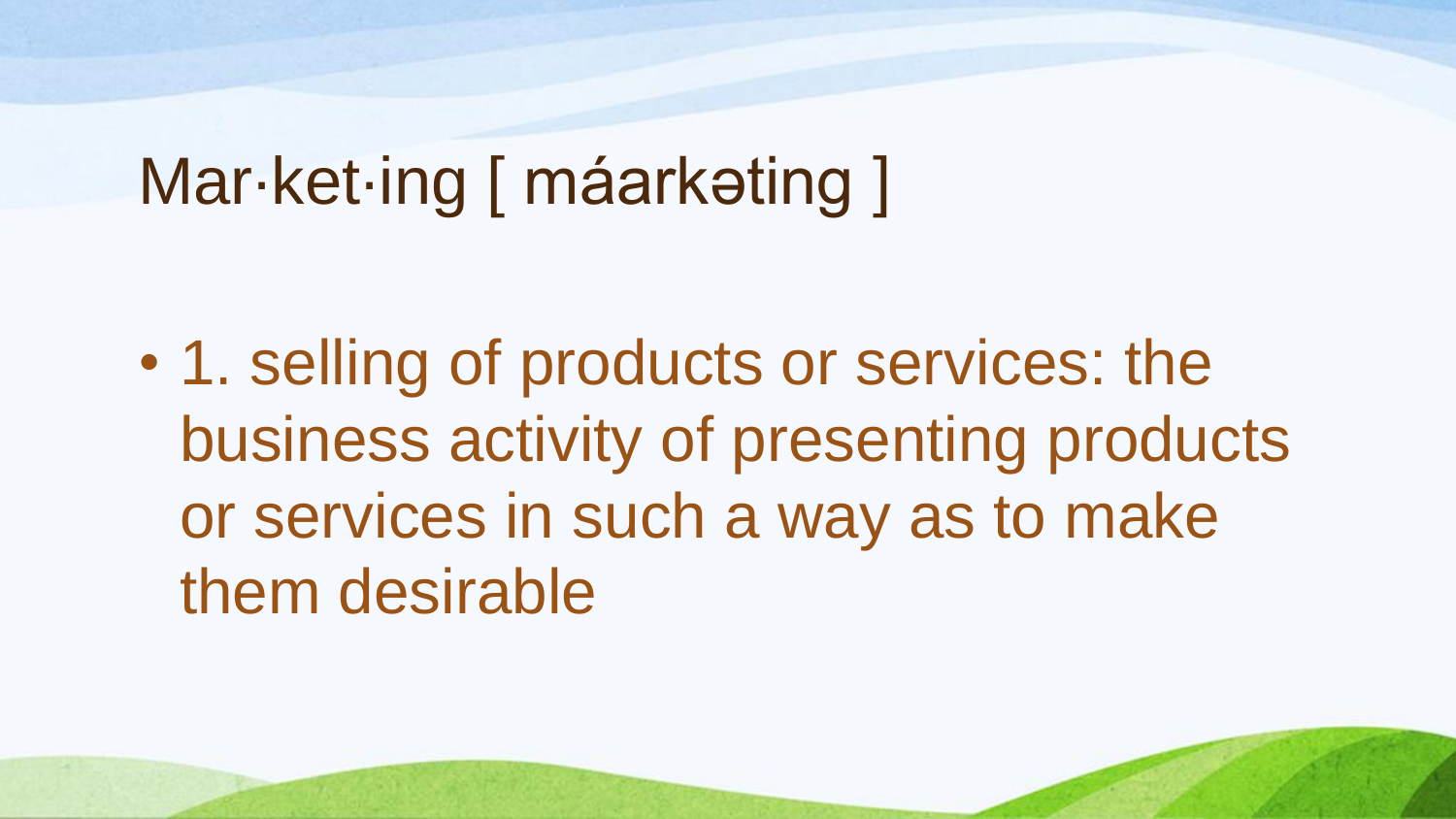# Marketing Your Farm

- Branding- what is it?
- **Presentation** 
	- -You
	- -Your Product
	- -Merchandising
	- -Signage
- **Other Sales Opportunities at market**
- **Social Marketing**
- Like a good neighbor, my farm is there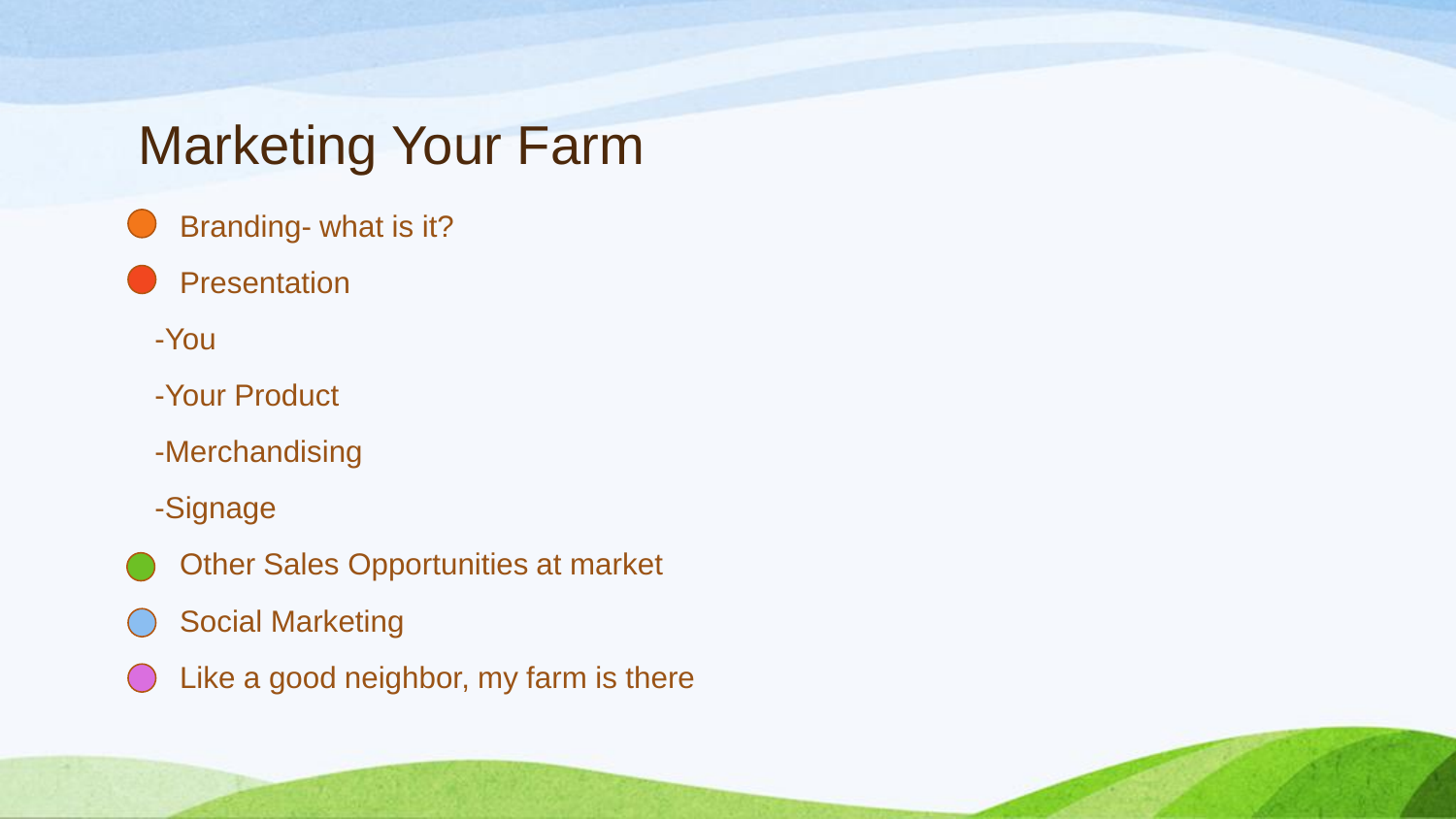# What is your "Brand"- communicating your message visually

- Who are you? What are your values? What message do you want to convey?
- Fun…Relaxed…Ethnic…Modern…Rustic…Earthy…Streamlined
- Set up your stand to visually reflect your values and message. Tablecloths, signage, workers, everything should say "My Farm!!"
- Have consistent visuals between all of your public impressions so that people will know they have found the place they saw on the internet, at the home show, at another market, etc.
- Website, business cards, market stand, labels, etc



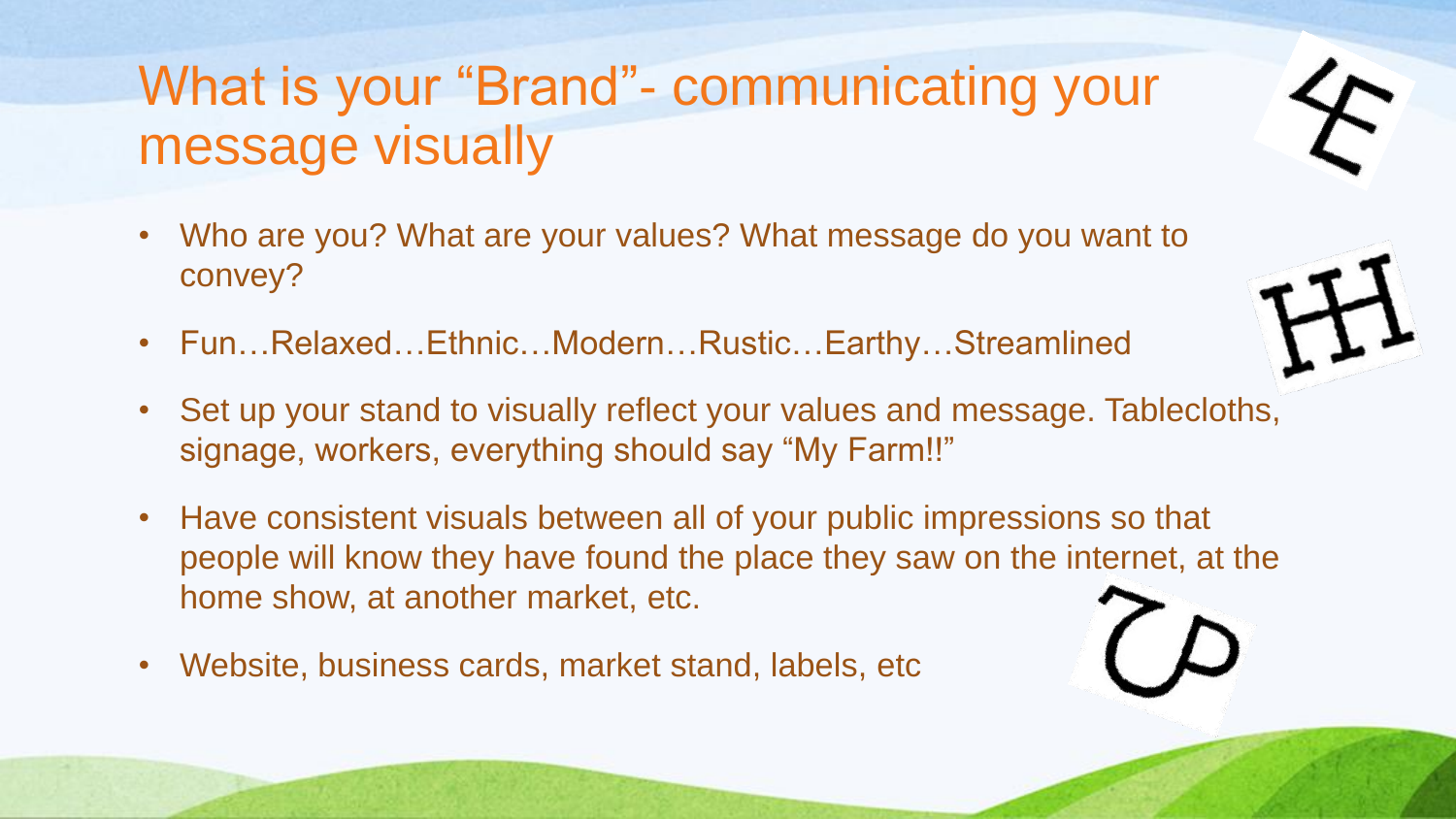#### Marketing YOU (Relationship Marketing) What makes you so special? Why should they buy from you to begin with and why should they come back?

- To get them to walk toward your stand make yourself welcoming -eye contact (hi, how are you?) -body posture (are you happy to talk to them?) -stools and chairs (are they interrupting your siesta?) -clean clothes & body ('nuf said- ew) -phones and electronics (headphones? really???)
- Learn lots of ways to use your product. Recipe books, google, asking customers how they would prepare it. Engage people in conversations about what you grow.

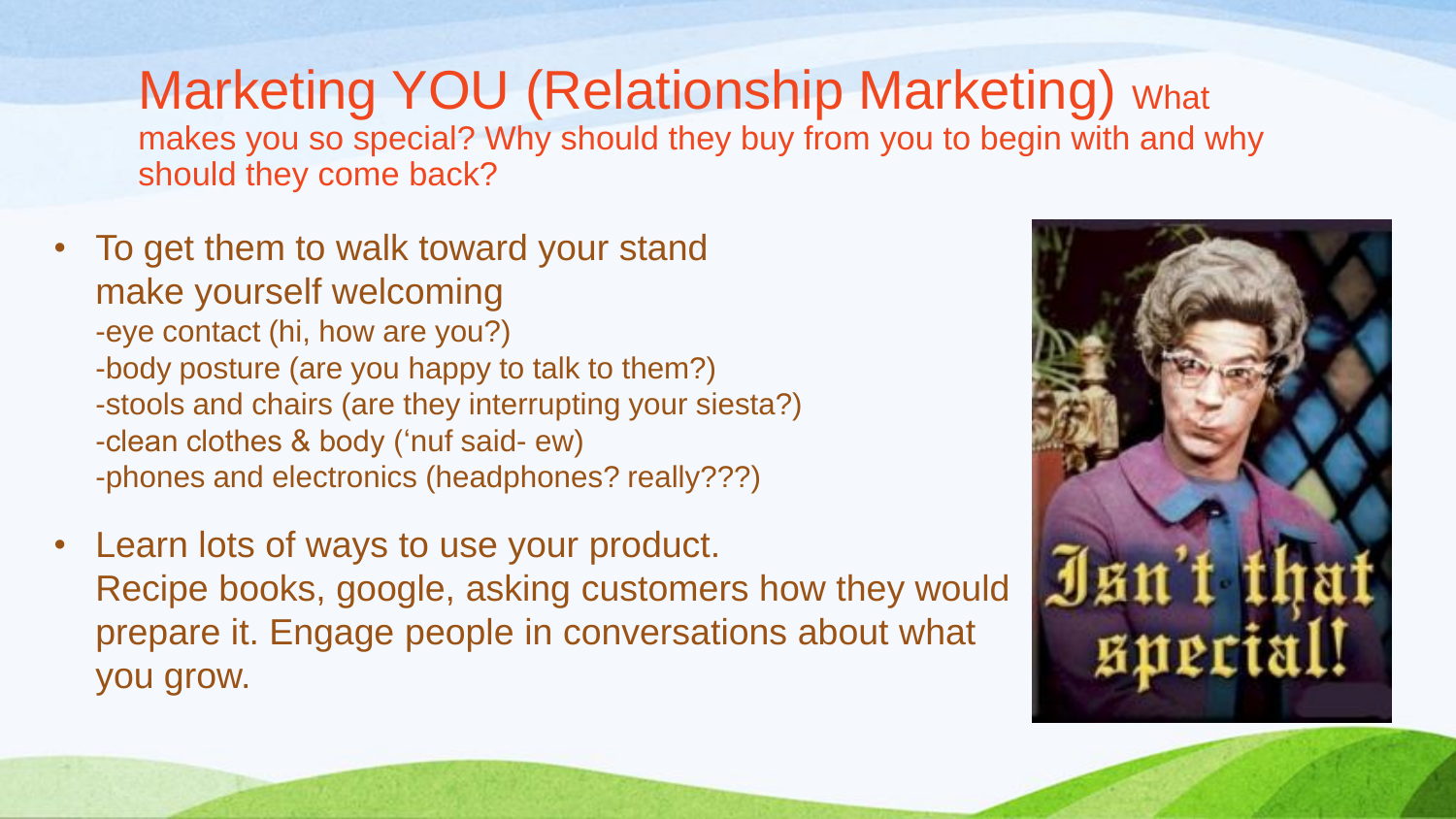#### Marketing YOU (Relationship Marketing) Continued…

- Get comfortable communicating your message-over and over againwith a smile. It isn't their fault you already said it 20 times today.
- If you are not comfortable speaking with people, get someone to help you out. They will pay for themselves with increased sales and good will.
- People will NOT come back to your stand if you are a grump. No matter how great your product is!!

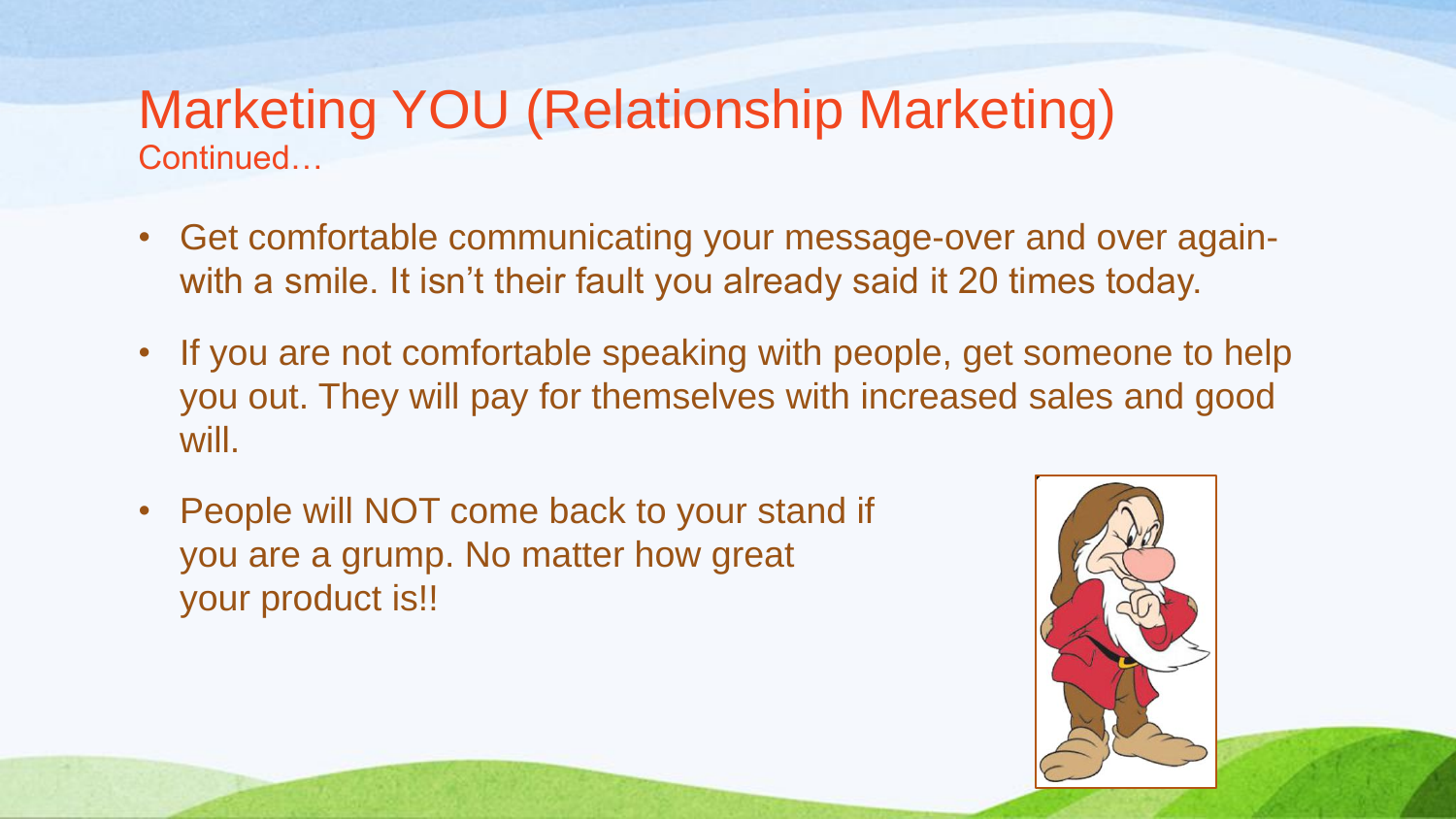## Merchandising- laying it out

- Tent or Umbrella Placement? A weighty decision!
	- -Your customers. Are you going to make them stand in the rain? In the hot sun?
	- -Path of the sun/wind. Place your tables so your product is sheltered if need be
	- -Traffic Flow. Is it obvious how to move through your stand?
- Leave an empty space on your table for people to set down packages and get out their money!
- Triangle merchandising



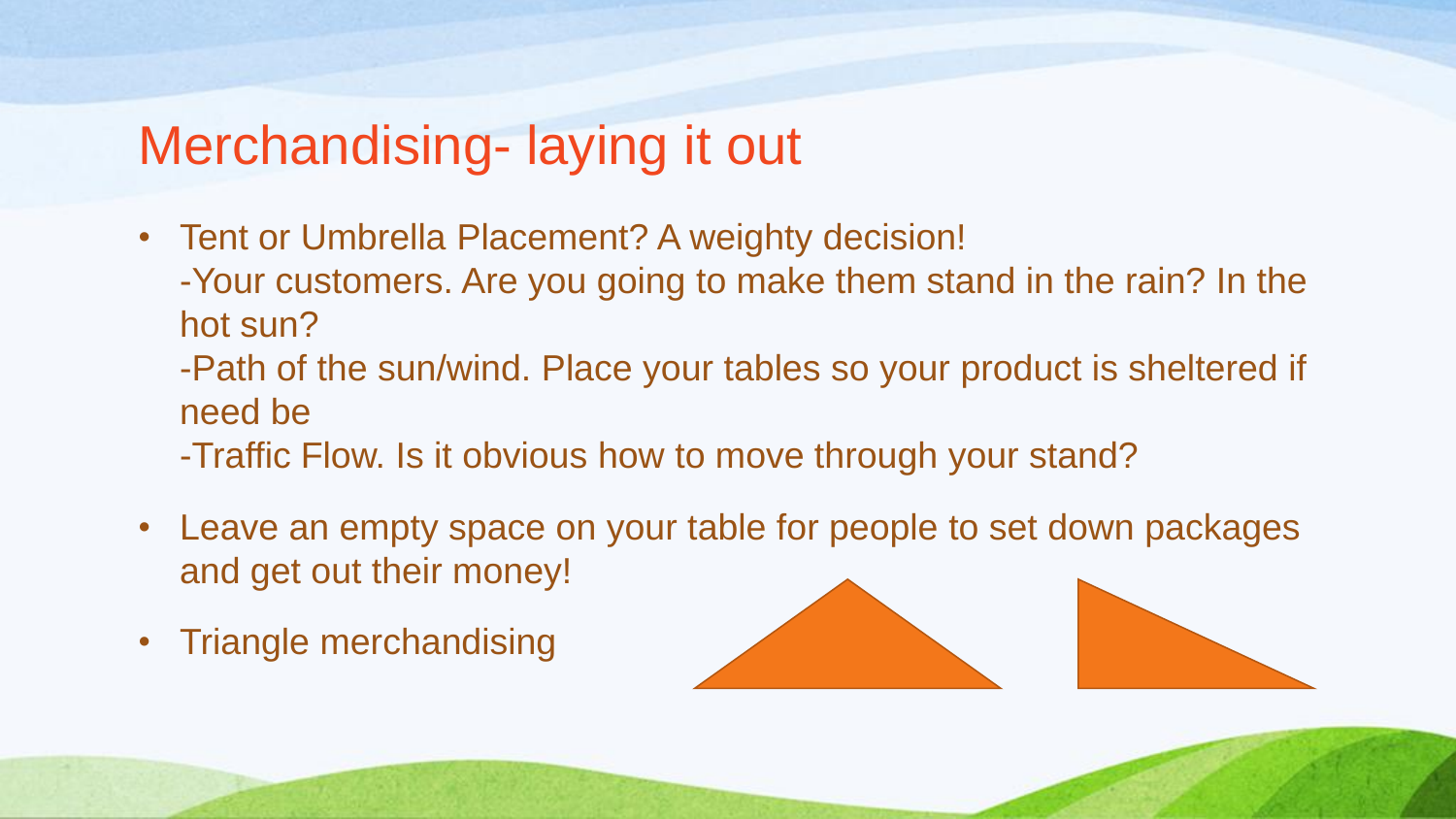

### **Merchandising** continued…

- Use height to your advantage. Go vertical, while not blocking your customers from talking to you
- Use baskets, pails, crates etc to help you. If they can't be washed, consider using towels or fabric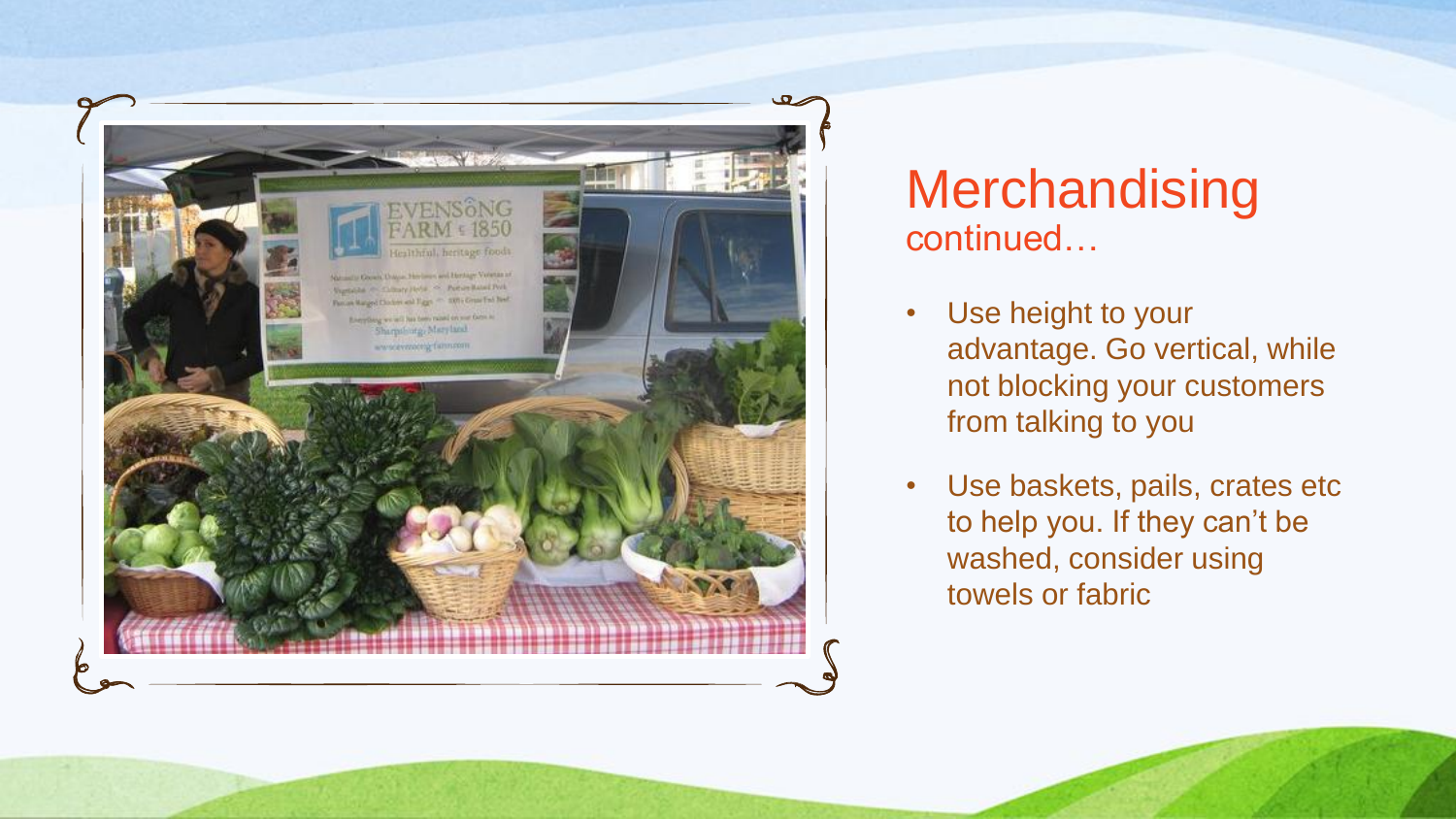## Product Presentation

- Walls of produce sell well and give the impression of abundance- think roots (beets, carrots, radish) or corn
- Bunches clean and well manicured- trim bad leaves and make ends even
- If bagged, keep it from the sun or bag only a few at a time
- Keep it fresh! Spray bottles with water, damp towels or newspaper, buckets for bunches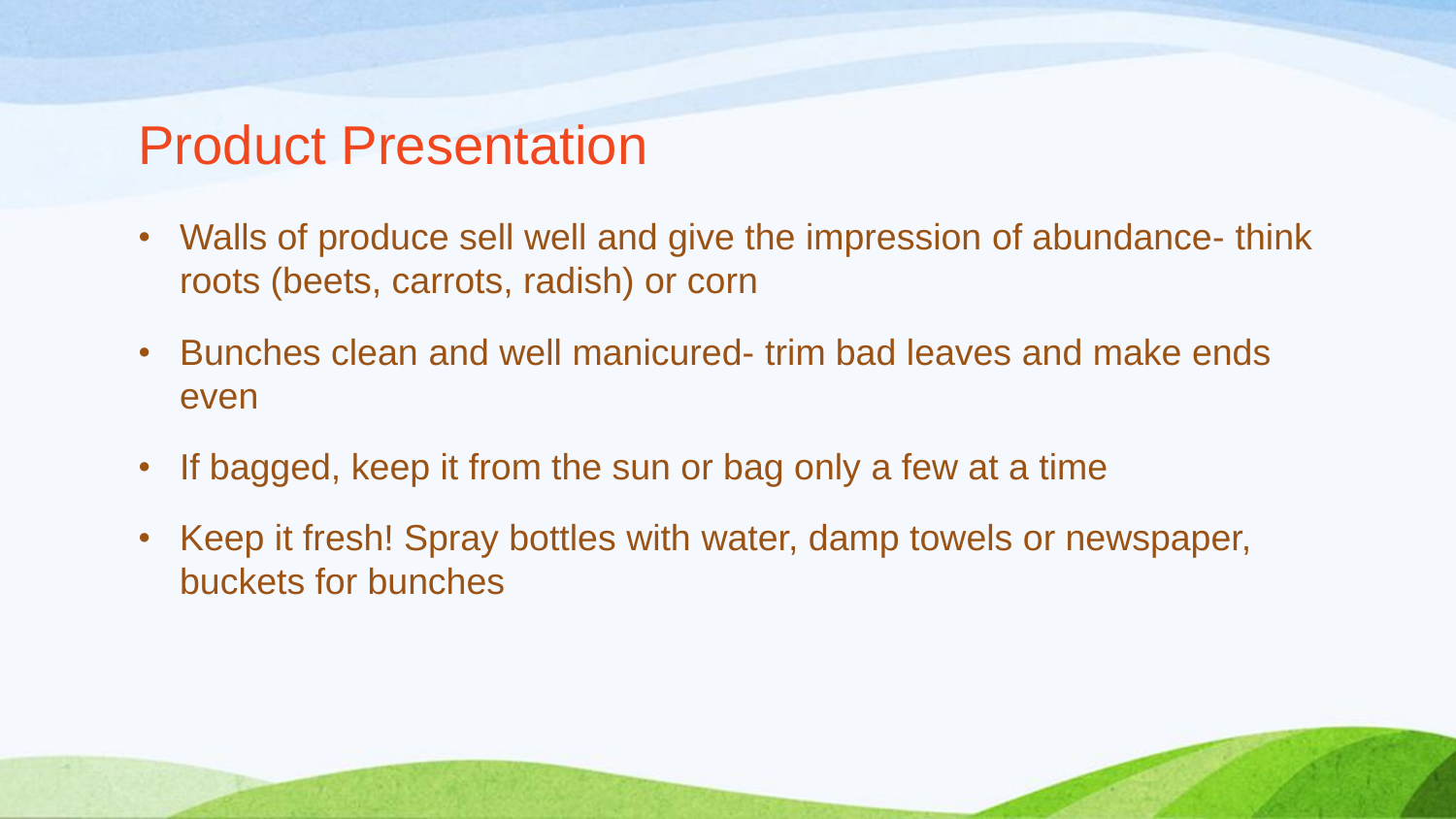

### **Presentation** continued

• Mix colors and texturesleeks and scallions next to each other might be confusing and the straight habit would be nice to break up some other greens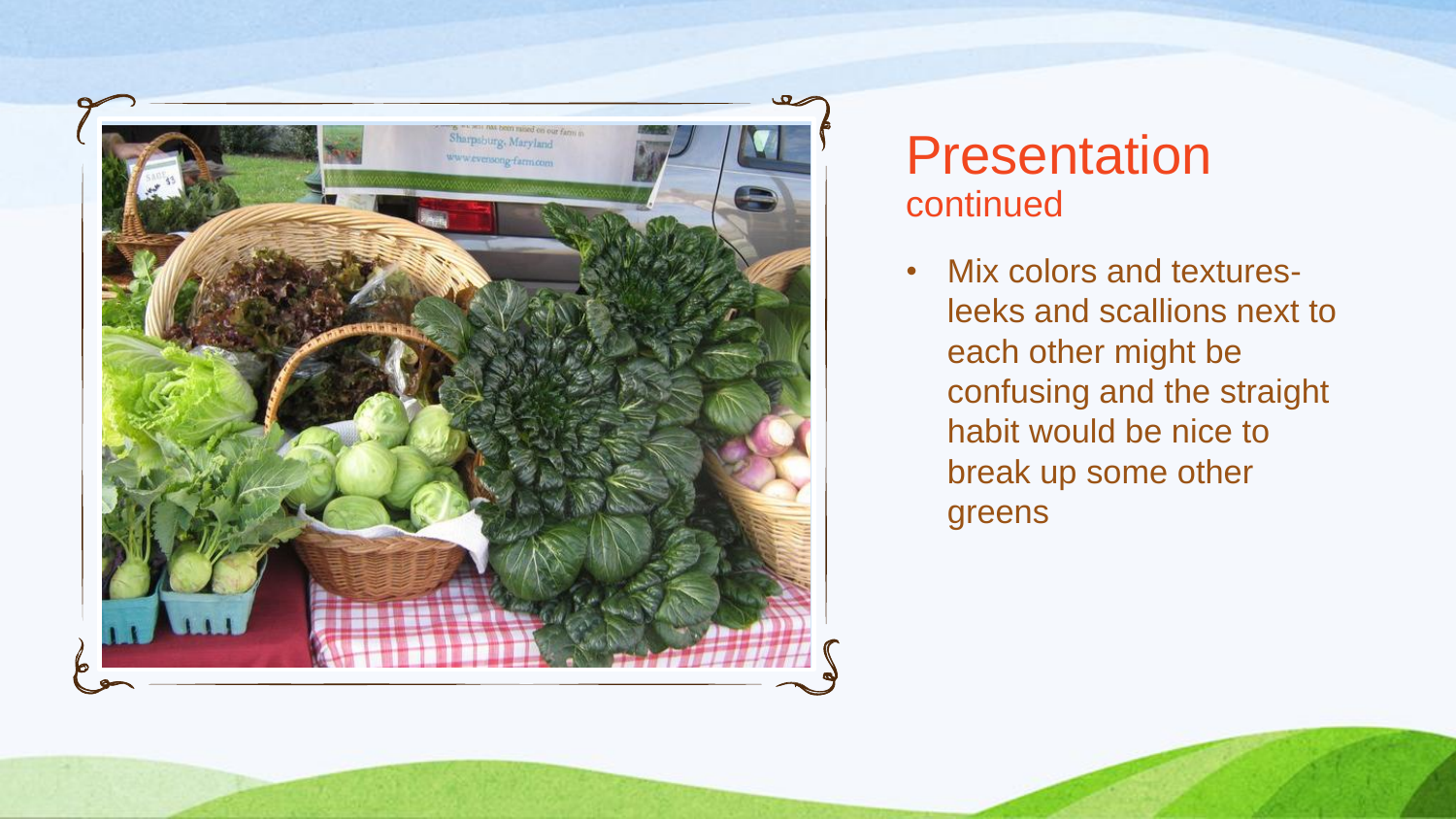# Signage!!

- Farm sign- banner or A-frame. Local sign shop can help you make them for less than \$200. Or you can make them yourself.
- Chalkboards- great but erase easily. Try Chalk Ink
- Dry Erase vs. Wet Erase vs. Sharpie
- Hand sanitizer makes a great sign cleaner!
- Very important for Meat vendors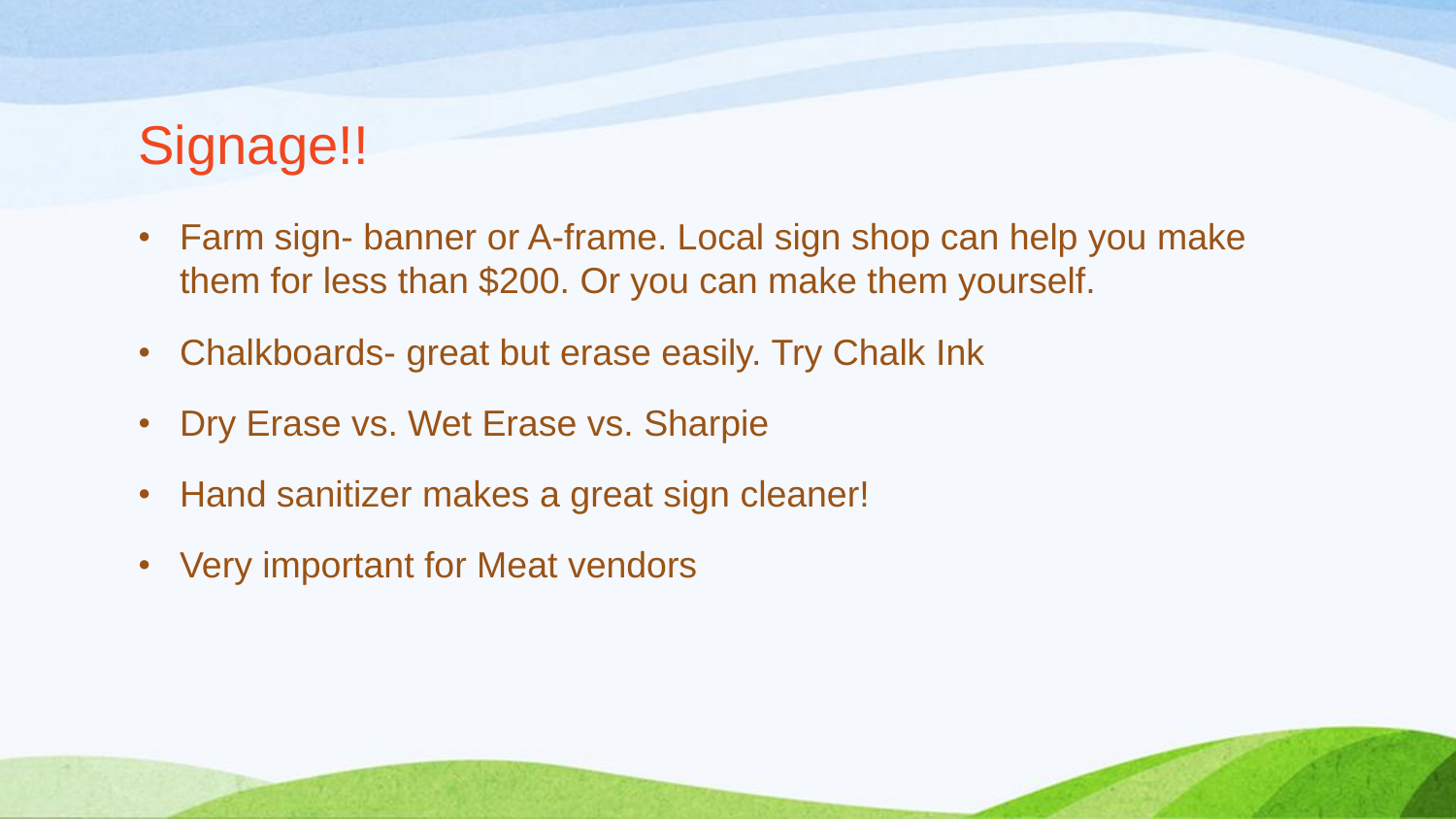

**Signage** continued…

- Consistency- come up with a look and stick with it!
- Make them reusable and weather resistantlaminate cardstock, little blackboards, plastic sleeves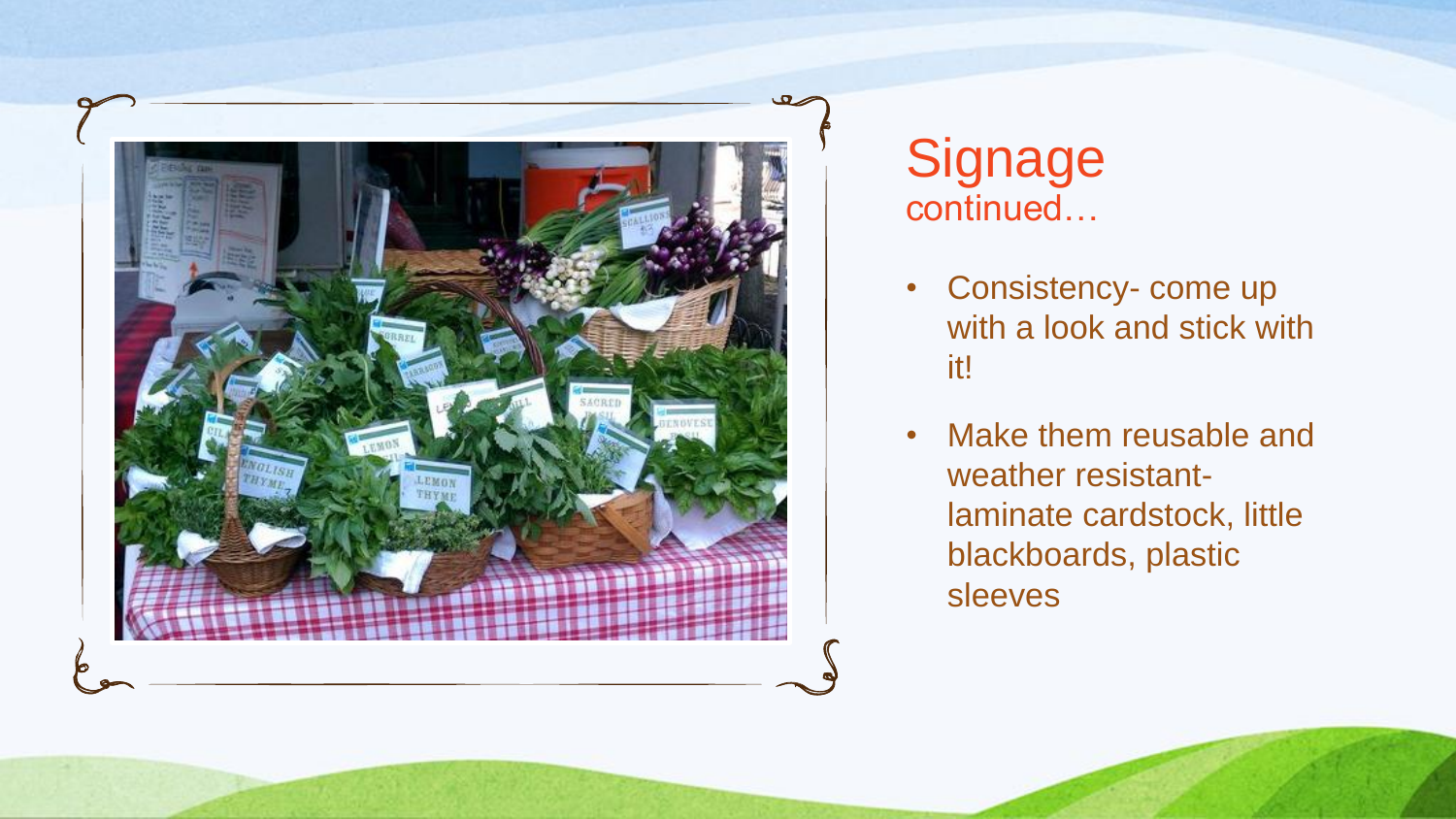## Marketing beyond the tent. Other opportunities at market.

- C.S.A. pick up at the market stand. I used to do it for my veggie CSA and now I have an Egg CSA. Helps bring people to the market and get them invested in your farm.
- Buyers Clubs/ Debit Accounts- customers prepay for their product and the farmer debits the amount of their purchases as they are made.
- Accept credit cards!!! Once customers know you can take credit, their \$5 purchase becomes \$15! Smartphone apps like Cube and Square make it easy and inexpensive. You can set a minimum, too... (more sales!!)
- WIC and SNAP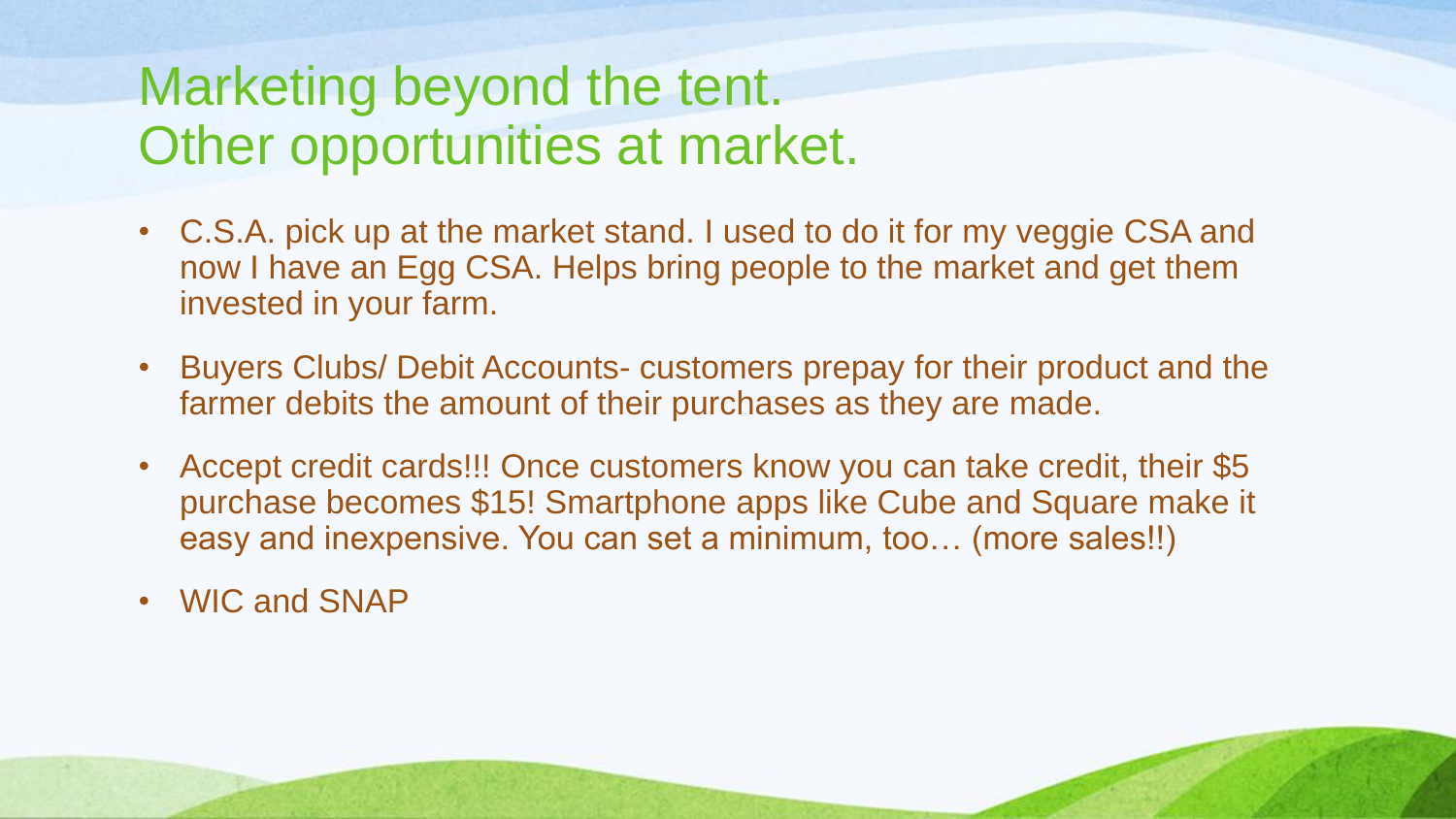## **Social Marketing- free and vital**

- Facebook- very easy but they don't show all your posts to all your customers who follow you. The ads don't work- don't waste your money. Except if you are the market manager!
- Twitter- 140 character limit and most farmers seem to use it in a more personal way.
- Instagram-Photo service for those who like to take pictures. Can tag other farms, hashtag, etc
- Pinterest- heavily female audience. You can make different boards for recipes, businesses you support, photos, etc
- E-newsletters Constant Contact, Mail Chimp offer services or you can DIY
- Blogs- the best ones are good writers who are regular posters.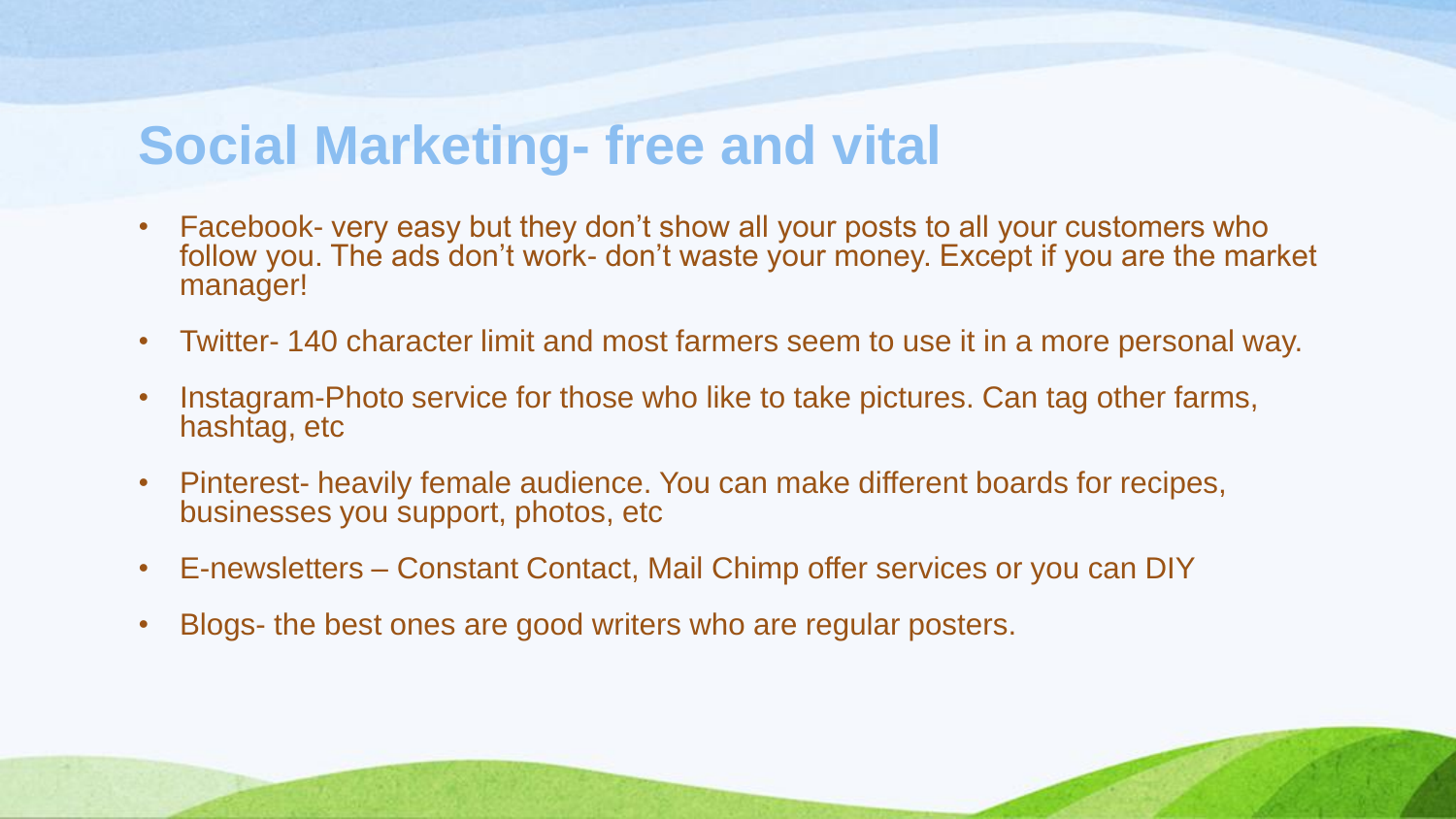# **Best marketing tactic? Be a good neighbor!**

- The rising tide lifts all boats!
- A bad attitude toward your neighboring vendors can lose you sales because most people don't feel comfortable shopping with a catty vendor. A good attitude will get you recommendations from other vendors, reflects well upon your business values and will lead to a much more pleasant season at the market
- When suggesting recipes, be specific about which other vendors customers can go to for the ingredients needed
- Bartering is awesome! Retail to retail bartering is fair for everyone. After they use your product they are going to be much more likely to recommend your stand to their customers